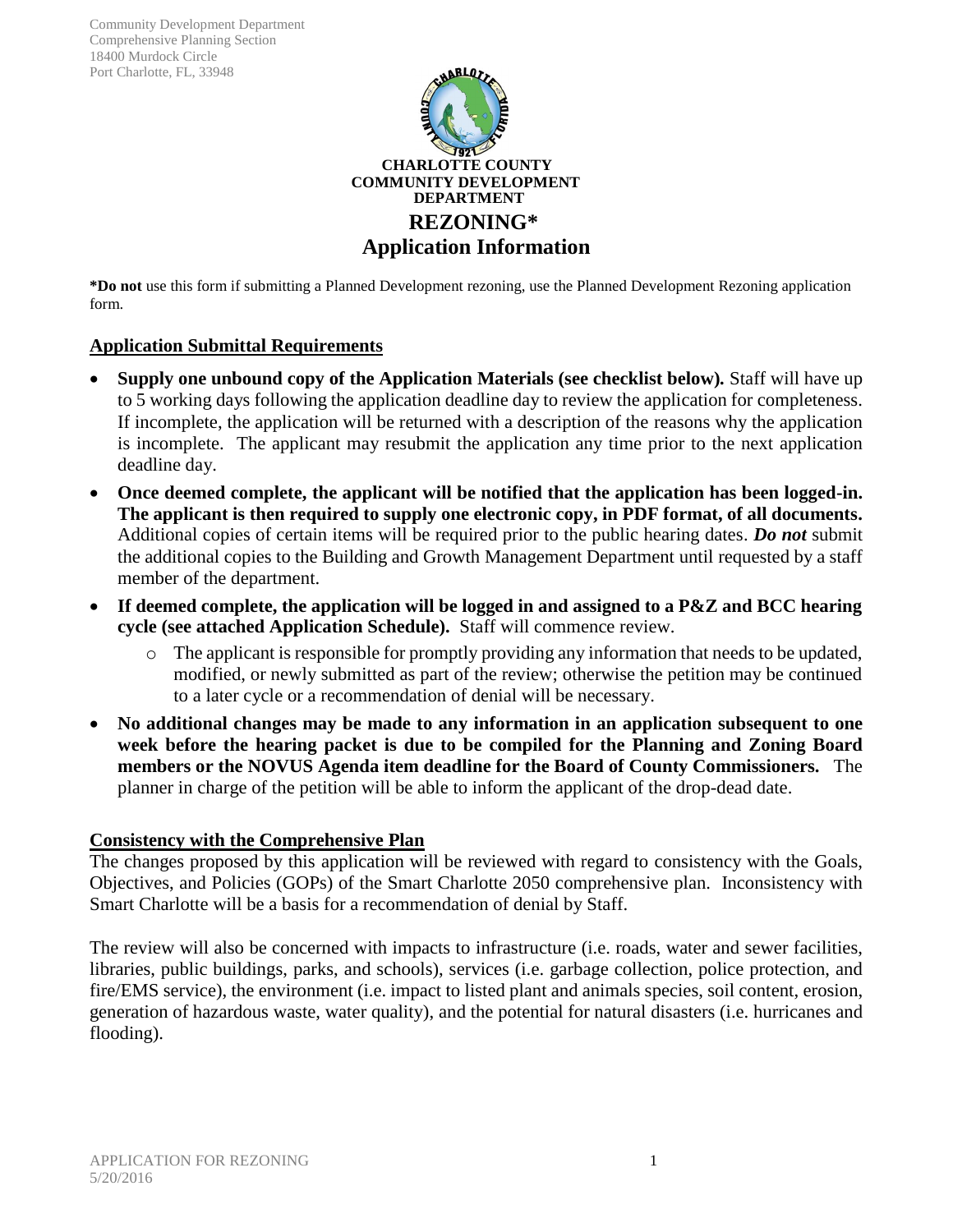## **Application Materials Checklist**

- $\Box$  Completed Application form
- $\Box$  Survey and accurate legal description (including acreage), signed and sealed by a registered land surveyor
	- For unplatted property, one original boundary survey –*- one hard copy and one copy in AutoCAD format*
	- For platted land, provide one original surveyor's sketch
- Most current *Title Insurance Policy* or an *Ownership and Encumbrance Report* for subject property
- $\Box$  Notarized authorization from each owner, as applicable (Form A)
- $\Box$  Notarized authorization for agent to submit petition, as applicable (Form B)
- $\Box$  A copy of any covenants, easements or restrictions that have been recorded for the subject site
- *Environmental Assessment Report*
- *Traffic Impact Report*
- Letters of availability of utility service from water and sewer utilities that would provide service to the site and *Estimated Potable Water and Sanitary Sewer Usage Report*
- *Archeological/Historical Memo* indicating whether or not listed objects are located on the subject site
	- *Archeological/Historical Survey,* as applicable
- $\Box$  Narrative addressing rezoning standards of approval
- $\Box$  Adjacent property owners map and an electronic copy of the adjacent property owners list in text format (txt file) provided on disc.
- $\Box$  Affidavits A & B, signed and notarized
- Filing fee: \$**2,490.00** with check made payable to the Charlotte County Board of County Commissioners, or CCBCC.

## **Additional Copies for Board Packet**

10 copies each of the following when requested by department staff:

- any bound items
- any maps or other graphics sized larger than 11 X 17 (except surveys)
- any items in color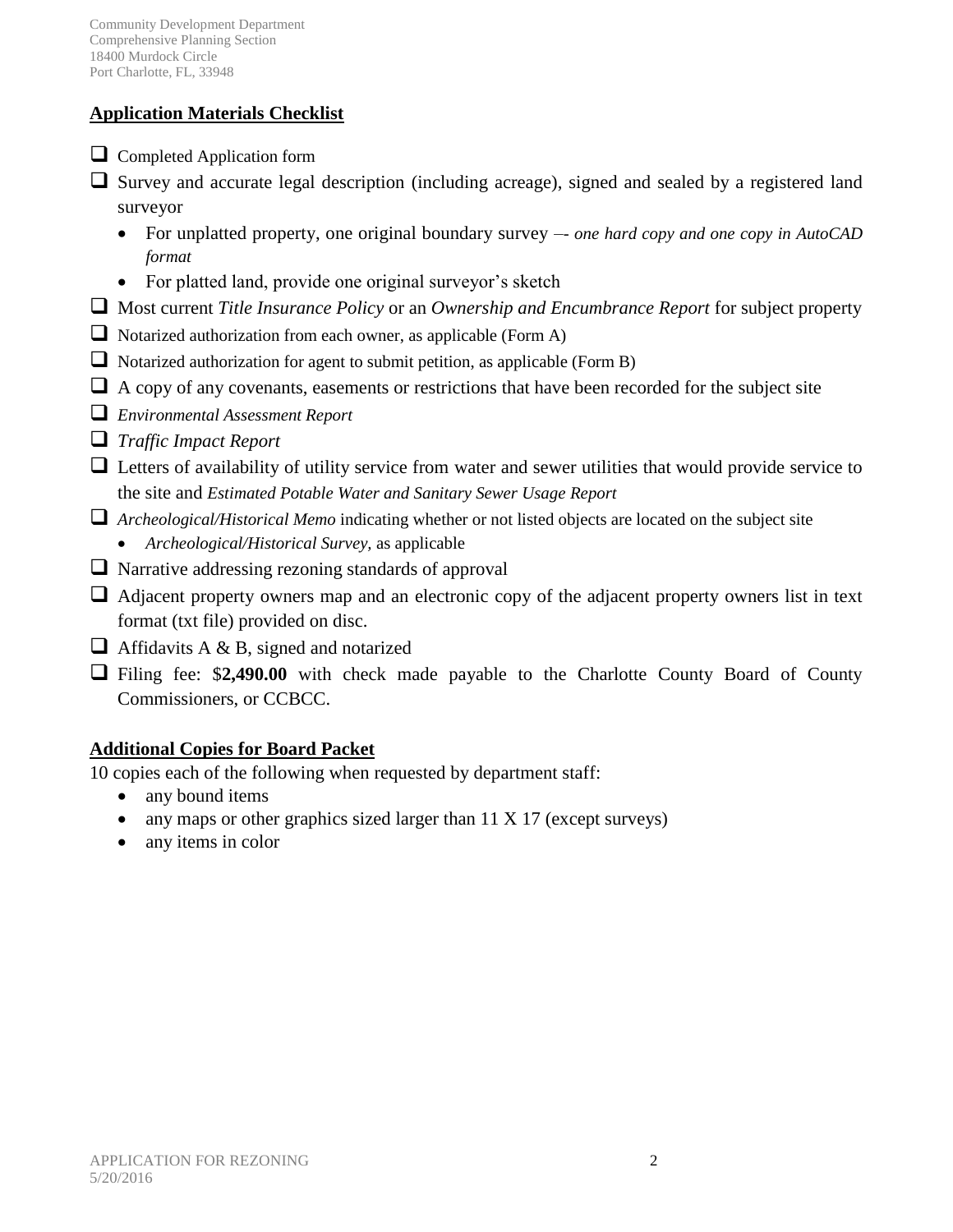## **ATTENTION**

### **If you are submitting an application that, if approved, will increase the amount of density allowed to be developed on your property, read this notice.**

FLU Policy 1.2.7 of Smart Charlotte County outlines those situations wherein the Transfer of Density Units program is applicable.

"The TDU program shall be used during the review and approval process for all plan amendments and rezonings that propose to increase the base density on land and street vacations that would result in an accumulation of acreage allowing development of new units of density; this requirement shall continue to apply to lands that have been annexed by the City of Punta Gorda."

Property may be exempted from the TDU program if located within a Revitalizing Neighborhood with an adopted Revitalization Plan. The exemption would need to be consistent with policies adopted into Smart Charlotte.

If not exempted, property must meet one of these requirements in order to be an acceptable Receiving Zone:

#### **FLU Policy 1.2.10 TDU Receiving Zones**

Receiving zones inside the Urban Service Area include lands within the following designations of FLUM Series Map #2: 2050 Framework:

- 1. Emerging Neighborhoods.
- 2. Maturing Neighborhoods.
- 3. Economic Corridors and Centers.
- 4. CRAs
- 5. Revitalizing Neighborhoods prior to adoption of a Revitalization Plan and also what may be required in accordance with a Revitalization Plan.

Receiving Zones within the Rural Service Area include lands within:

- 1. Rural Community Mixed Use areas.
- 2. The Rural Settlement Area Overlay District.

#### **AND**

Must not be in a prohibited Receiving Zone:

#### **FLU Policy 1.2.11 Prohibited Receiving Zones**

Density shall not be transferred into:

- 1. Lands within Managed Neighborhoods (FLUM Series Map #2).
- 2. Lands within the Resource Conservation and Preservation FLUM categories.
- 3. Land containing historical or archeological resources, or land deemed to contain environmentally sensitive resources; when a portion of a property contains resources, that area deemed not to contain resources may receive density if it meets one of the criteria of a receiving zone, a conservation easement will be required over the resource along with an undeveloped buffer of at least 100 feet. An historical structure that is to be integrated into a development will not need to be buffered.
- 4. Lands within the Prime Aquifer Recharge Area (FLUM Series Map #6).
- 5. Lands within the one-half mile setback of the Watershed Overlay District and Tippen Bay and Long Island Marsh (FLUM Series Map #4).
- 6. Land within a Public Water System Wellhead Protection Area (FLUM Series Map #7).
- 7. Land on a barrier island.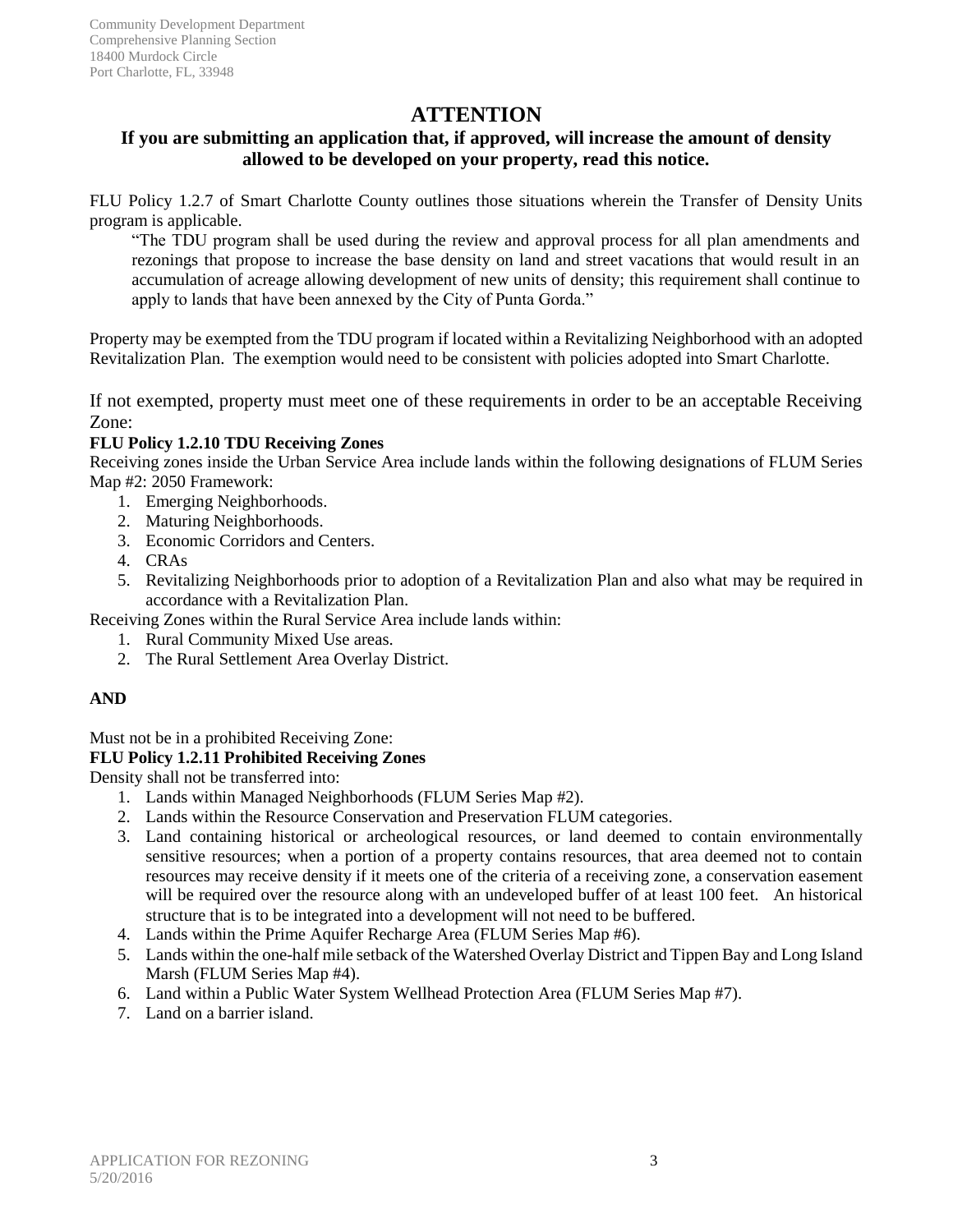Community Development Department Comprehensive Planning Section 18400 Murdock Circle Port Charlotte, FL, 33948



#### **CHARLOTTE COUNTY COMMUNITY DEVELOPMENT DEPARTMENT**

# **APPLICATION for REZONING**

| Date Received:  | Time Received:          |
|-----------------|-------------------------|
| Date of Log-in: | Petition #:<br>Accela#: |
| Receipt #:      | <b>Amount Paid:</b>     |

## **1. PARTIES TO THE APPLICATION**

#### **Name of Applicant:**

| <b>Mailing Address:</b> |        |             |
|-------------------------|--------|-------------|
| City:                   | State: | Zip Code:   |
| <b>Phone Number:</b>    |        | Fax Number: |
| Email Address:          |        |             |

#### **Name of Agent:**

| <b>Mailing Address:</b> |        |                    |  |
|-------------------------|--------|--------------------|--|
| City:                   | State: | Zip Code:          |  |
| <b>Phone Number:</b>    |        | <b>Fax Number:</b> |  |
| Email Address:          |        |                    |  |

#### **Name of Engineer/Surveyor:**

| <b>Mailing Address:</b> |        |             |  |
|-------------------------|--------|-------------|--|
| City:                   | State: | Zip Code:   |  |
| <b>Phone Number:</b>    |        | Fax Number: |  |
| Email Address:          |        |             |  |

#### **Name of Property Owner** (if more than one property owner, attach a separate sheet with a list of all owners)**:**

| <b>Mailing Address:</b> |        |             |
|-------------------------|--------|-------------|
| City:                   | State: | Zip Code:   |
| <b>Phone Number:</b>    |        | Fax Number: |
| Email Address:          |        |             |

## **2. PROPERTY INFORMATION**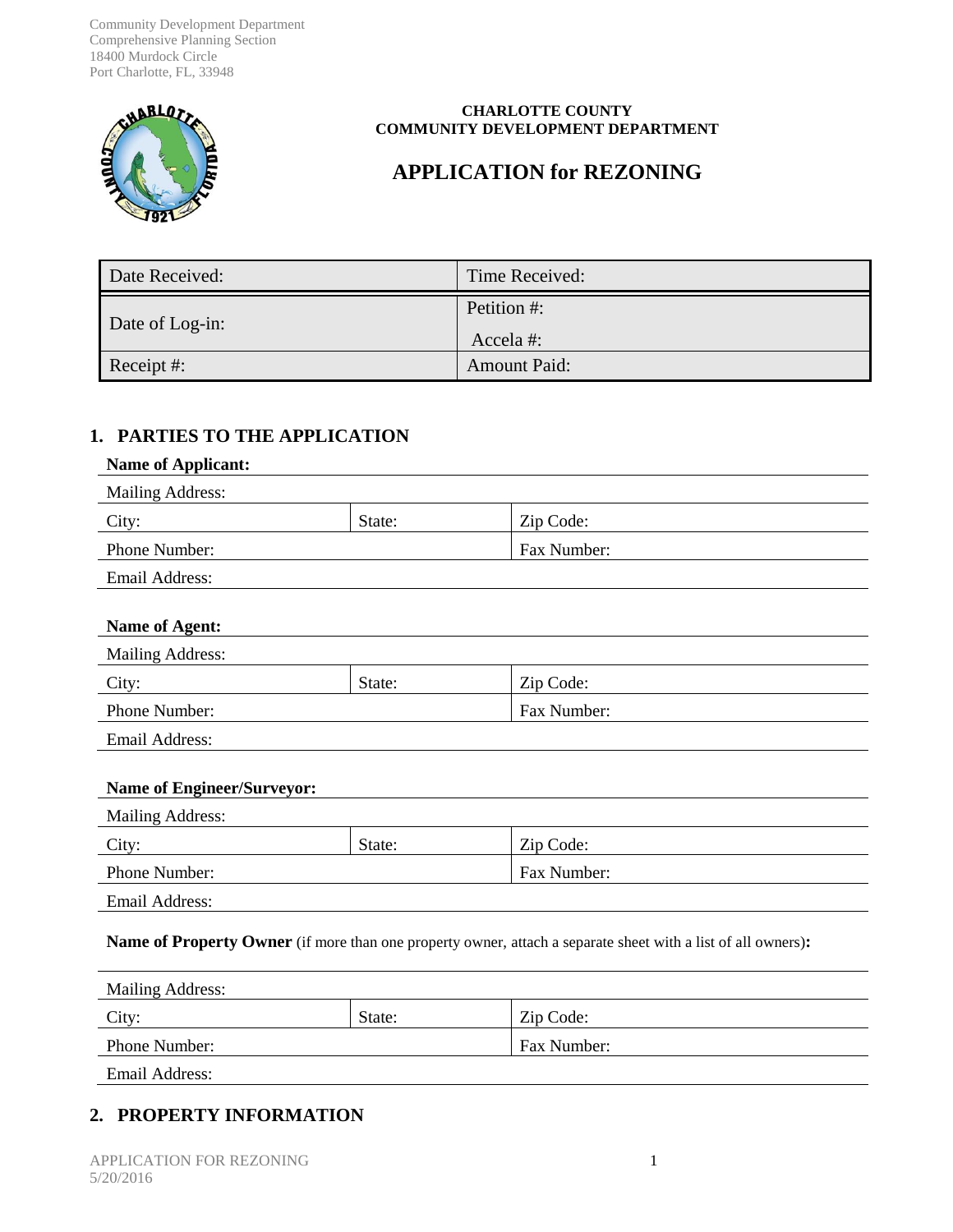If more than one account number exists, attach a separate sheet listing all information required by this section

| Property Account #:                           |             |              |
|-----------------------------------------------|-------------|--------------|
| Section:                                      | Township:   | Range:       |
| Parcel/Lot #:                                 | Block $#$ : | Subdivision: |
| Total acreage or square feet of the property: |             |              |

#### **3. SURVEY:**

- For unplatted property, provide one original boundary survey that is **signed and sealed** by a registered land surveyor and an accurate legal description (including acreage) of the property.
- For platted land, provide one original surveyor's sketch that is **signed and sealed** by a registered land surveyor and an accurate legal description (including acreage) of the property.
- **4. PROOF OF LAND OWNERSHIP:** Provide the most current *Title Insurance Policy* or an *Ownership and Encumbrance Report* on the subject property.

#### **5. NOTARIZED AUTHORIZATION:**

- If the applicant is not the owner of the property, a written, notarized authorization from each owner must be provided with this application – use Form A, attached. Property owner authorization is required. If the property owner withdraws permission at any point during the review and approval process, the application is considered null and void.
- $\bullet$  If an agent is submitting the application for the applicant authorization from the applicant is required use Form B, attached.
- **6. RESTRICTIONS:** Provide a copy of any covenants, easements or restrictions that have been recorded for the subject site.

#### **7. EXISTING LAND USE DESIGNATIONS**

| Future Land Use Map (FLUM) designation(s) | Acreage |
|-------------------------------------------|---------|
|                                           |         |
|                                           |         |
|                                           |         |
|                                           |         |
|                                           |         |
| Zoning District(s)                        | Acreage |
|                                           |         |
|                                           |         |

#### **8. APPLICANT'S PROPOSED CHANGE(S):**

Amending Zoning designation(s) to: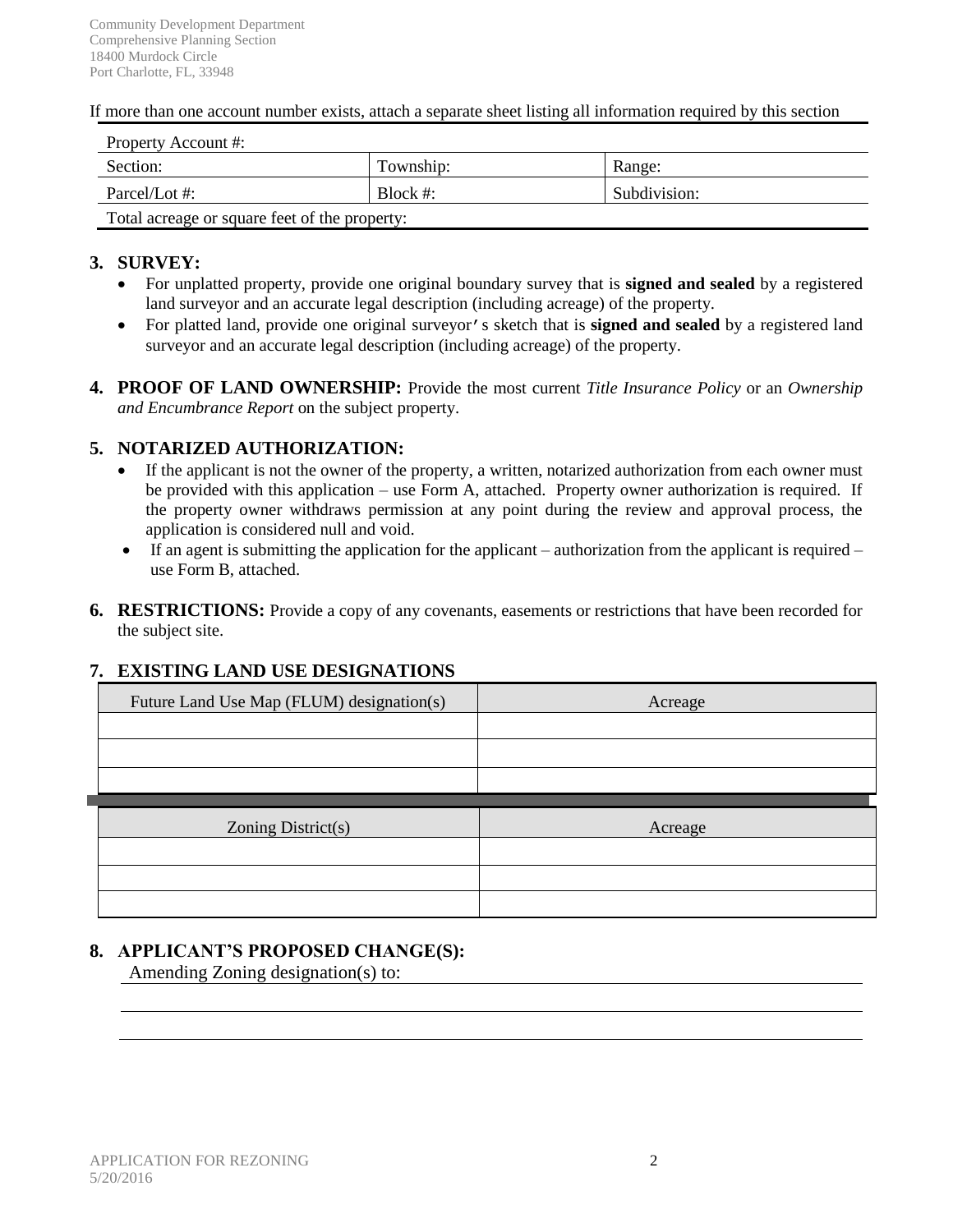**If the proposed change involves an increase in density, which of the Receiving Zone criteria does the property meet, or would this be an exemption consistent with a Revitalization Plan?**

### **9. REASON FOR PROPOSED CHANGE(S):**

## **10. CURRENT LAND USE OF SUBJECT PROPERTY** (example: house, vacant land, barn, etc.)**:**

#### **11. SURROUNDING LAND USES:**

| North:         |  |
|----------------|--|
| South:         |  |
| East:<br>_____ |  |
| West:          |  |

### **12. ENVIRONMENTAL ASSESSMENT:**

- Provide an *Environmental Assessment Report,* conducted within one year or less from the date of submittal, that includes:
	- o Maps and surveys of the subject site illustrating the existing land cover according to Level 3 of the FLUCCS
	- o Locations of listed flora and fauna species, if present.
	- o If any wetlands are identified on site, provide a survey showing delineations of any wetlands, acreages, and the wetland Category (ENV Policy 3.1.3) under which they fall.
	- o If the property is adjacent to any Federal, State, or County wildlife management areas, parks, preserves or reserves, supply a science-based analysis of possible impacts to the environmental resources of these lands and the manner in which these impacts can be eliminated. Where elimination is not possible, the analysis shall detail how these impacts can be reduced and mitigated.

### **13. INFRASTRUCTURE:**

### **A. Roadway**

- i. List the roads or streets upon which vehicles may travel to gain access to the site (generally within ¼ mile radius):
- ii. *Traffic Impact Report*: This narrative does not need to be authored by a registered professional engineer. Address the potential impact to the surrounding road network that would result from the number of vehicle trips that may be generated by development of the subject site at maximum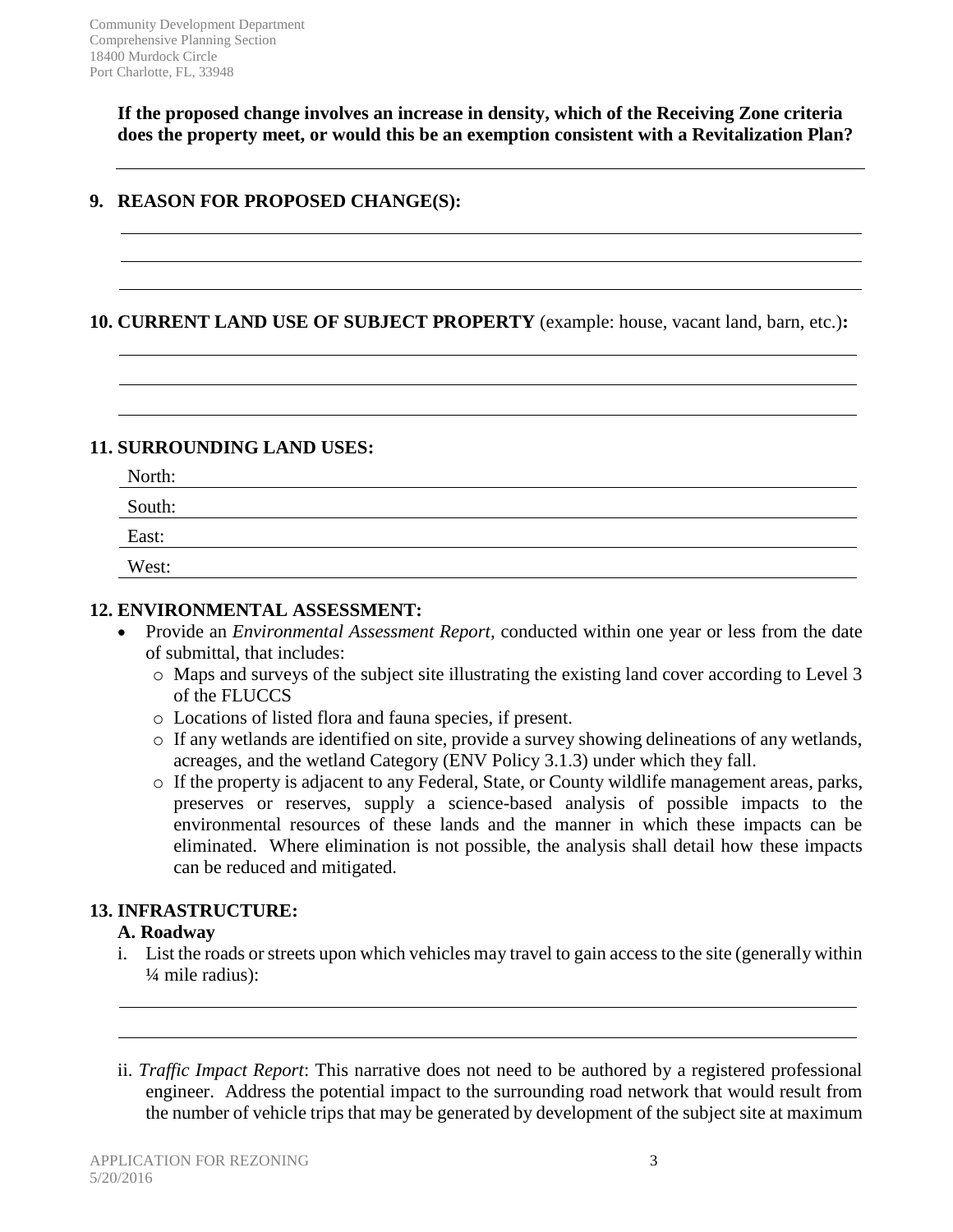buildout allowed under the proposed FLUM and Zoning.

### **B. Potable Water and Sanitary Sewer**

- i. Submit a letter from any water or sewer utilities that will be serving the subject site stating availability of utility service to the property.
- ii. Attach an *Estimated Potable Water and Sanitary Sewer Usage Report* showing the gallons per day that may be generated by development of the subject site at maximum buildout allowed under the proposed Zoning.
- **14. HISTORICAL OR ARCHEOLOGICAL SITES:** When the property under review is within the area determined to contain potential historic and archeological resources by the Archaeological Predictive Model (depicted on SPAM Series Map #3), the applicant must submit an *Archeological/Historical Memo* indicating that a review of the National Register of Historic Places, the Florida Master Site File and the Local Historic Register (when available) has been performed and the results of that review. If the subject site contains any object listed in these resources, the applicant must provide an *Archeological/Historical Survey* performed by a professional archeologist licensed in the State of Florida.

## **15. REZONING NARRATIVE**

Charlotte County Code Section 3-9-10(h) lists the following standards for approval. A narrative stating the applicant's justification for the rezoning based upon the following standards of approval is required:

- A. Whether the proposed change would be contrary to the Comprehensive Plan.
- B. The existing land use pattern in adjacent areas.
- C. The capacity of public facilities and services, including but not limited to schools, roads, recreational facilities, wastewater treatment, water supply, and stormwater drainage facilities.
- D. Whether the proposed change will adversely influence living conditions or property values in adjacent areas.
- E. Whether the proposed change will affect public safety.

## **16. ADJACENT PROPERTY OWNERS INFORMATION:**

Provide an *electronic text file (.txt)* that includes the names and addresses of all property owners within 200 feet of the subject property (excluding street right-of-ways), and a map indicating which properties are included in the address list. The Adjacent Property Owner List must be based upon the latest available property records of the Property Appraiser's Office. The list shall include property owner's name, mailing address, and parcel(s) or lot(s) description or account number so each parcel can be referenced on the Adjacent Property Owner Map. Refer to the Geographic Information System Internet site for mapping and owner information at **http://www.ccgis.com/**. (Use a buffer of 250 feet or larger in order to account for right-of-ways, canals, etc.) Every property owner within 200 feet of every parcel of land involved will be notified of the schedule of public hearings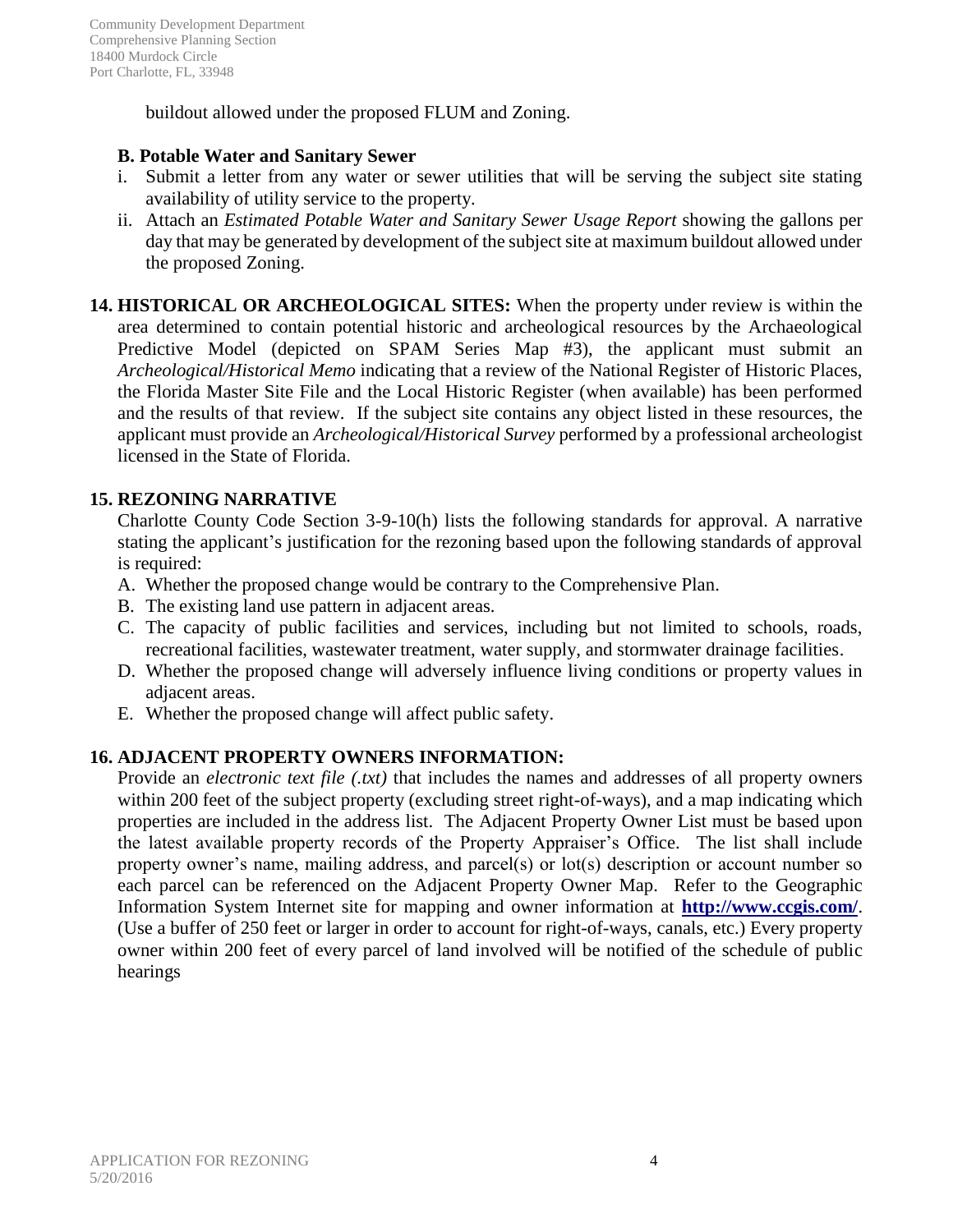## **FORM A. PROPERTY OWNER AUTHORIZATION TO APPLICANT**

| I, the undersigned, being first duly sworn, depose and say that I am the owner of the property described<br>and which is the subject matter of the proposed hearing.<br>REZONING. |                            |                                                     |  |
|-----------------------------------------------------------------------------------------------------------------------------------------------------------------------------------|----------------------------|-----------------------------------------------------|--|
|                                                                                                                                                                                   |                            |                                                     |  |
|                                                                                                                                                                                   |                            |                                                     |  |
| The foregoing instrument was acknowledged before me this _______ day of __________, 20___, by                                                                                     |                            |                                                     |  |
|                                                                                                                                                                                   |                            | who is personally known to me or has/have produced  |  |
|                                                                                                                                                                                   |                            | as identification and who did/did not take an oath. |  |
|                                                                                                                                                                                   |                            |                                                     |  |
| Notary Public Signature                                                                                                                                                           | Signature of Owner         |                                                     |  |
|                                                                                                                                                                                   |                            |                                                     |  |
| <b>Notary Printed Signature</b>                                                                                                                                                   | Printed Signature of Owner |                                                     |  |
| Title                                                                                                                                                                             | Address                    |                                                     |  |
|                                                                                                                                                                                   |                            |                                                     |  |
| <b>Commission Code</b>                                                                                                                                                            | City, State, Zip           |                                                     |  |
|                                                                                                                                                                                   | <b>Telephone Number</b>    |                                                     |  |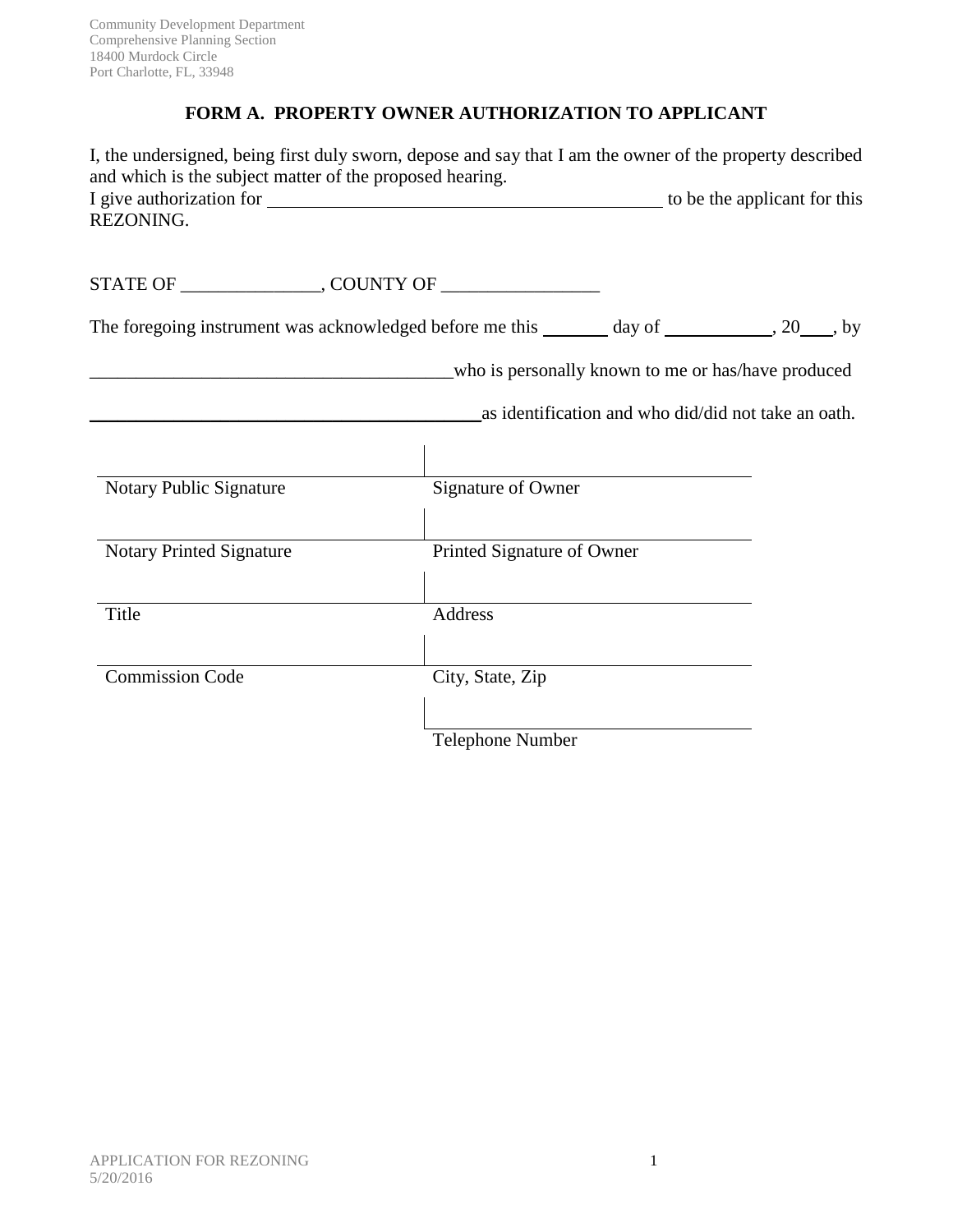## **FORM B. APPLICANT AUTHORIZATION TO AGENT**

| I, the undersigned, being first duly sworn, depose and say that I am the applicant for the REZONING of<br>the property described and which is the subject matter of the proposed hearing. |                                                   |                                                     |  |
|-------------------------------------------------------------------------------------------------------------------------------------------------------------------------------------------|---------------------------------------------------|-----------------------------------------------------|--|
| application.                                                                                                                                                                              |                                                   |                                                     |  |
|                                                                                                                                                                                           |                                                   |                                                     |  |
| The foregoing instrument was acknowledged before me this _______ day of __________, 20___, by                                                                                             |                                                   |                                                     |  |
|                                                                                                                                                                                           | who is personally known to me or has/has produced |                                                     |  |
|                                                                                                                                                                                           |                                                   | as identification and who did/did not take an oath. |  |
|                                                                                                                                                                                           |                                                   |                                                     |  |
| Notary Public Signature                                                                                                                                                                   | <b>Signature of Applicant</b>                     |                                                     |  |
| <b>Notary Printed Signature</b>                                                                                                                                                           | Printed Signature of Applicant                    |                                                     |  |
| Title                                                                                                                                                                                     | Address                                           |                                                     |  |
| <b>Commission Code</b>                                                                                                                                                                    | City, State, Zip                                  |                                                     |  |
|                                                                                                                                                                                           | Telephone Number                                  |                                                     |  |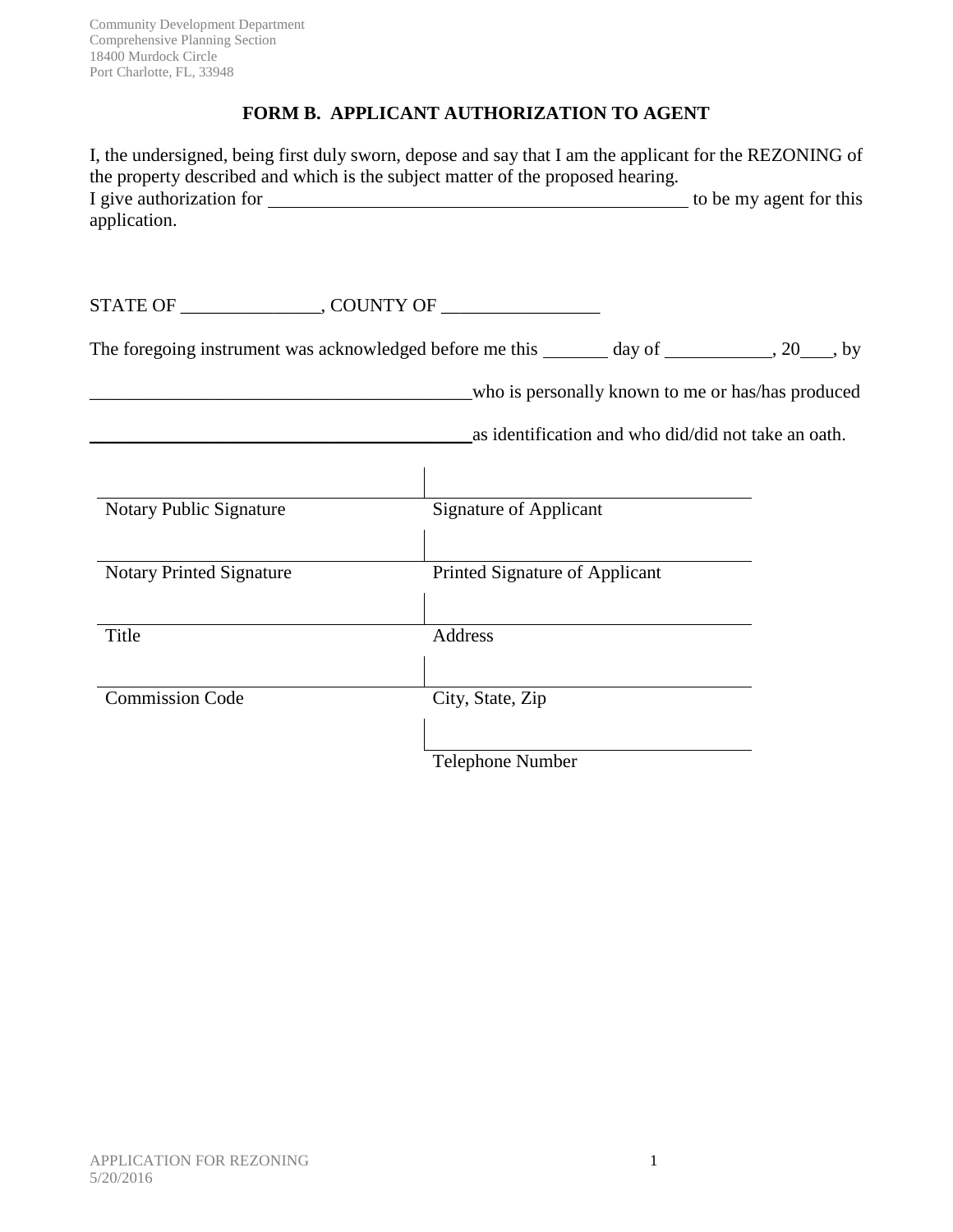### **AFFIDAVIT A**

I, the undersigned, being first duly sworn, depose and say that I am the owner or agent of the property described and which is the subject matter of the proposed hearing; that all answers to the questions in this application, and all sketches, data and other supplementary matter attached to and made a part of the application are honest and true to the best of my knowledge and belief. I understand this application must be complete and accurate before the hearing can be advertised, and that if I am not the owner of the property I have attached a notarized authorization from the owner(s) to submit this application. I acknowledge that all items listed in the application must be submitted concurrent at the time the County accepts the application. I swear that the attached list of adjacent property owners is complete, including all property owners within 200 feet of the subject properties (excluding right-of-ways), that it is correct, providing addresses as listed in the County Tax Roll.

STATE OF GUNTY OF The foregoing instrument was acknowledged before me this  $\qquad \qquad$  day of  $\qquad \qquad$ , 20 , by \_\_\_\_\_\_\_\_ who is personally known to me or has/have produced \_\_\_\_\_\_\_\_\_\_\_\_\_\_\_\_\_\_\_\_\_\_\_\_\_\_\_\_ as identification and who did/did not take an oath. Notary Public Signature Signature Signature of Applicant or Agent Notary Printed Signature Printed Signature of Applicant or Agent Title Address Commission Code City, State, Zip Telephone Number